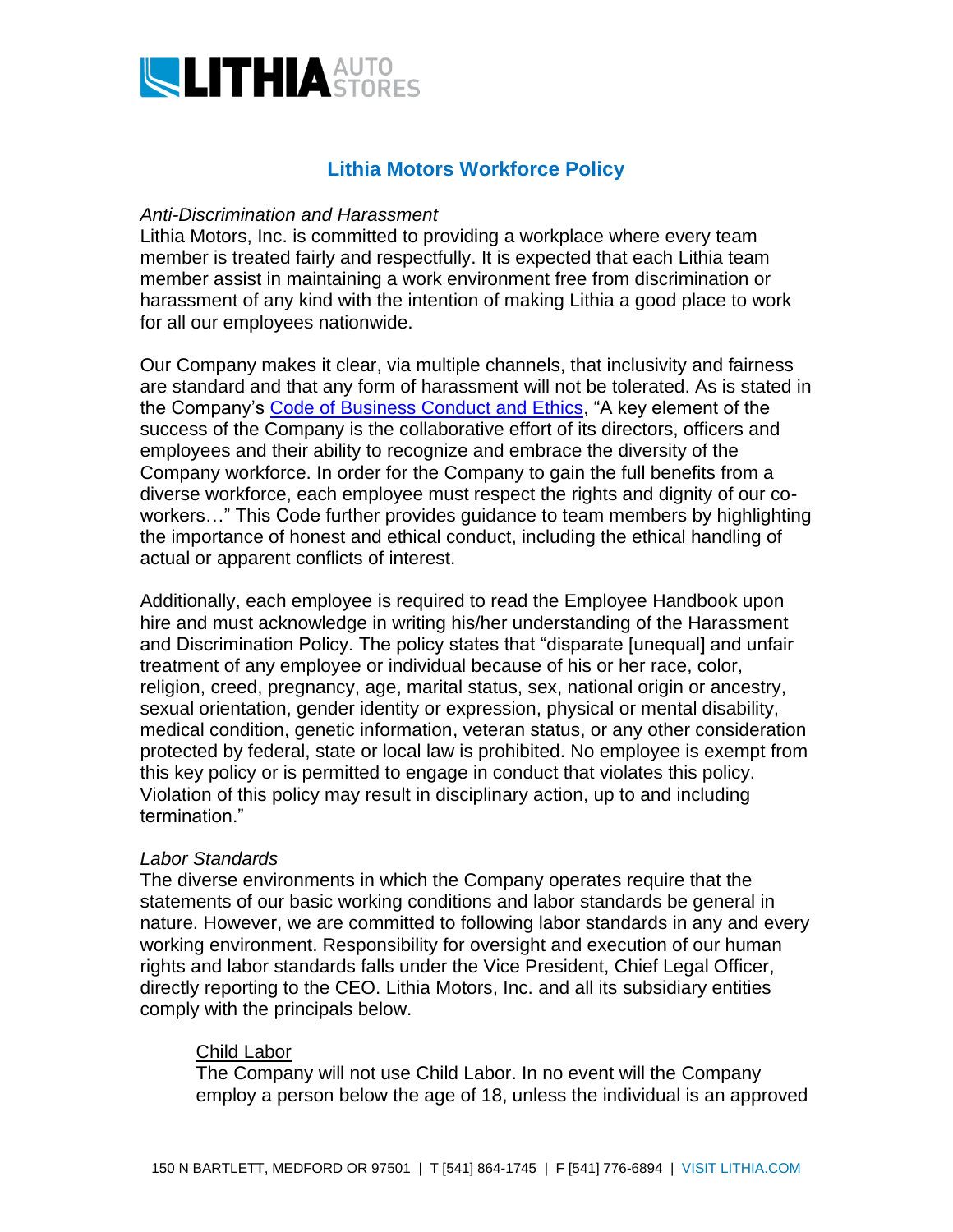

participant in an educational or apprenticeship program that would be clearly beneficial to the participant and is approved by Lithia Support Services.

# Forced Labor

Lithia forbids all work or service which is not voluntary, obtained under the menace of any penalty or demanded as a mean of repayment of a debt. We will not tolerate physically abusive disciplinary practices. No individual is requested to pay a fee upon commencing employment with the Company. The request of documents aimed at confirming the employee's identity complies with all provisions of state and federal law. Lithia does not use or support human trafficking under any situation in its workforce.

### Freedom of Association and Collective Bargaining

Lithia abides by all state and federal laws related to freedom of association and collective bargaining.

## **Compensation**

The Company will promote our employees' financial and material wellbeing by providing compensation and benefits that are competitive and follow applicable state and federal laws. Unlike many standard retailers, employees within our dealership network earn above average wages. Employees in our retail locations earned an average wage of \$32.25 per hour during 2019 compared to the national median pay for retail workers of \$11.70 per hour, according to the 2018 survey from the Bureau of Labor and Statistics. This equates to average annual earnings in excess of \$61,000 per year, 176% higher than the median pay in the retail sector.

# Health and Safety

It is a priority at all Company worksites that we provide and maintain a safe and healthy workplace for our employees. At a minimum, the Company assures full compliance with legal provisions concerning health and occupational safety in the workplace, with the goal of preventing any possible accidents and injury to health due to or associated with work activities. We will facilitate reporting of unsafe workplace conditions or acts without fear of reprisal. Additional information on our stores' Safety Committees can be found in our Lithia Occupational Health and Safety Standards Policy.

#### Work Hours

The Company will maintain compliance with applicable laws regulating work hours, overtime, leave and minimum rest periods. We do not promote systematic use of extensive overtime work and any overtime